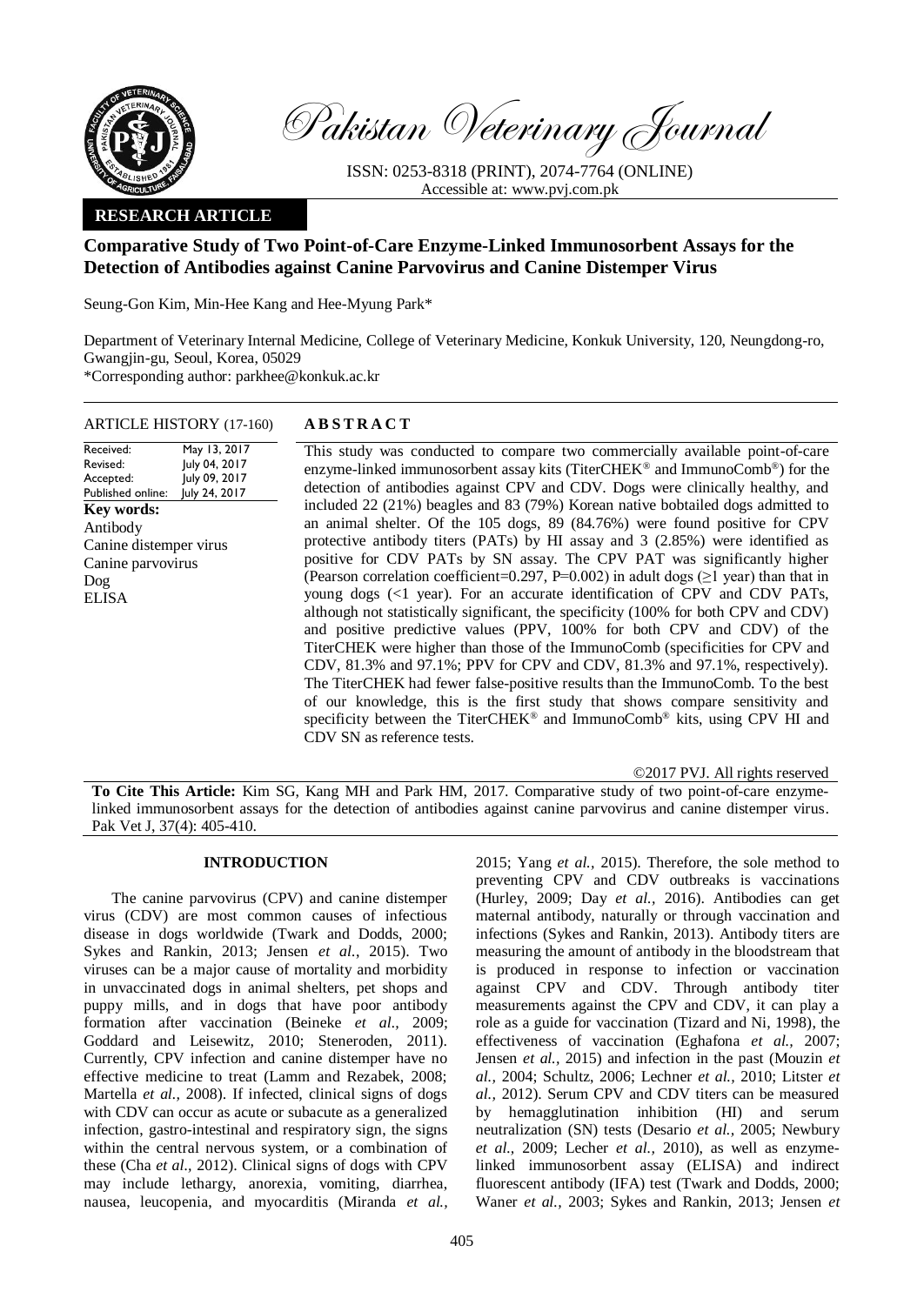*al.,* 2015). HI is the reference standard for determining serum CPV titers, and SN is the reference standard for determining serum CDV titers (Twark and Dodds, 2000; Jensen *et al.,* 2015).

At present, 2 in-clinic ELISA kits are approved for sale in many countries including the South Korea and United States, the TiterCHEK CDV/CPV kit (TiterCHEK®, Synbiotics Corp., San Diego, CA, USA) and the ImmunoComb Canine VacciCheck IgG Antibody Test Kit (ImmunoComb®, Biogal Galed Laboratories, Kibbutz Galed, Israel). In clinics, the two point-of-care ELISA kits (TiterCHEK (Lechner *et al.,* 2010; Gray *et al.,* 2012; Litster *et al.,* 2012; Litster *et al.,* 2012) and ImmunoComb (Waner *et al.,* 2003; Waner *et al.,* 2006; Eghafona *et al.,* 2007; Mazar *et al.,* 2010; Acosta-Jamett *et al.,* 2015)) are used to rapidly and easily detect serum antibodies against CPV and CDV in dogs. However, up to the present time, differences between the TiterCHEK and ImmunoComb kits have not been evaluated. The aim of this study was to compare the sensitivity and specificity between the TiterCHEK and ImmunoComb kits through detection of CPV and CDV antibody titers using sera of dogs in animal shelter.

### **MATERIALS AND METHODS**

**Animals and sample collection:** This study included 105 healthy dogs that had been admitted to an animal shelter. A determination of clinical health was based on physical examination by a veterinarian. The experimental design of this study was approved by the University of Konkuk Institutional Animal Care and Use Committee. Blood samples (3 mL) were collected via jugular or cephalic venipuncture from dogs (estimated age based on dental examination of  $\geq$ 3 months' age to minimize the impact of maternally-derived antibodies) (Sykes JE and Rankin SC, 2013). Blood samples were centrifuged to obtain serum. All samples were assayed by two ELISA kits and reference standard of HI and SN titers against CPV and CDV.

**'Gold standard' measurement of CPV HI and CDV SN titers:** CDV SN and CPV HI titers were determined at a diagnostic laboratory using reference tests (Animal Health Diagnostic Center, College of Veterinary Medicine, Cornell University, Ithaca, NY). SN titers against CDV were expressed as the reciprocal of the highest dilution of serum that neutralized infectivity of the virus (e.g., endpoint dilution of 1:32=antibody titer of 32). For CDV, the diagnostic laboratory reported the PAT to be in the range of 32–1024. The HI titer against CPV was the reciprocal of the highest dilution of serum that prevented the agglutination of red blood cells by parvovirus (e.g., endpoint dilution of 1:80=antibody titer of 80). The diagnostic laboratory reported the PAT to be in the range of 80-2560 for CPV by HI assay.

**The TiterCHEK® CDV/CPV point-of-care ELISA test kit:** The TiterCHEK CDV/CPV kit (TiterCHEK®, Synbiotics Corp., San Diego, CA, USA), an ELISAbased assay, was used to determine the levels of antibody against CDV and CPV in canine serum sample, following the manufacturer's instructions. Development of a blue color in the sample well of equal or greater intensity than the color of the positive control indicated a positive sample, corresponding to an anti-CPV antibody titer ≥80 (as determined by HI assay) or an anti-CDV antibody titer  $\geq 16$  (as determined by SN assay). Development of a blue color with less intensity than the color of the positive control indicated that a sample was negative (CPV HI titer <1:80 or CDV SN titer <1:16). Results of the TiterCHEK test were available within approximately 20 minutes.

**The ImmunoComb® Canine VacciCheck IgG antibody point-of-care ELISA test kit:** Another ELISA kit, the ImmunoComb Canine VacciCheck IgG Antibody Test Kit (ImmunoComb®, Biogal Galed Laboratories, Kibbutz Galed, Israel) was used to detect CPV and CDV antibody titers in dog serum, following the manufacturer's instructions (Mazar *et al.,* 2010). The concentration of CPV and CDV antibody titers of each sample was measured using a color-coded scale provided in the kit, and the results were expressed in "S units" on a scale from 0 to 6. An S value ≥3 was standardized by the manufacturer as equivalent to an HI antibody titer ≥80 and an SN antibody titer ≥1:32 for CPV and CDV, respectively. An S value of ≥3 was regarded as a PAT. Samples with S values of 3-6 were regarded seropositive. Results for the ImmunoComb test were obtained within 23 minutes.

**Statistical analysis:** The sensitivity, specificity, positive predictive value (PPV), negative predictive value (NPV), and overall accuracy were calculated. McNemar's test was used to identify significant differences between the results of the ELISA kits and HI assays. The statistical analysis was performed using SPSS for Windows version 20.0 (IBM, Chicago, IL, USA). For all analyses, values of P≤0.05 were considered significant.

#### **RESULTS**

The dogs included 41 (39%) intact males and 64 (61%) intact females, ranging in age from 3 months to 4.3 years (mean±SD, 1.35±1.86 years), with 49.5% (52/105) <5 months old, 21% (22/105) 6-12 months old, and 29.5% (31/105) >12 months old. Overall profiles of comparative study among 3 different tests against CPV and CDV in 105 dogs were summarized in Table 1. The CPV PAT positivity rate in adult dogs  $(≥1$  year old, 2.44 $\pm$ 1.06 years) was higher (P=0.005) than that in young dogs  $\langle$  <1 year old, 0.58 $\pm$ 0.26 year) (Table 2). Of the 105 dogs tested, 89 (84.8%) were found to have PATs against CPV, as determined by HI assay, and 3 (2.86%) were identified as having PATs against CDV, based on SN assay (Table 3). Three dogs had both CDV and CPV PATs. The prevalence of CPV PATs was significantly higher (Pearson correlation coefficient  $=$ 0.297, P=0.002) in adult dogs  $(≥1$  year) than that in young dogs (<1 year). All dogs older than 1 year (31/31) had CPV PAT and 78.38% (58/74) of dogs under 1 year had CPV PAT (Fig. 1A). All three dogs with CDV PAT were all under 1 year old (Fig. 1B).

Compared to the reference assays, the TiterCHEK had higher specificity for CPV (100%) and CDV (100%)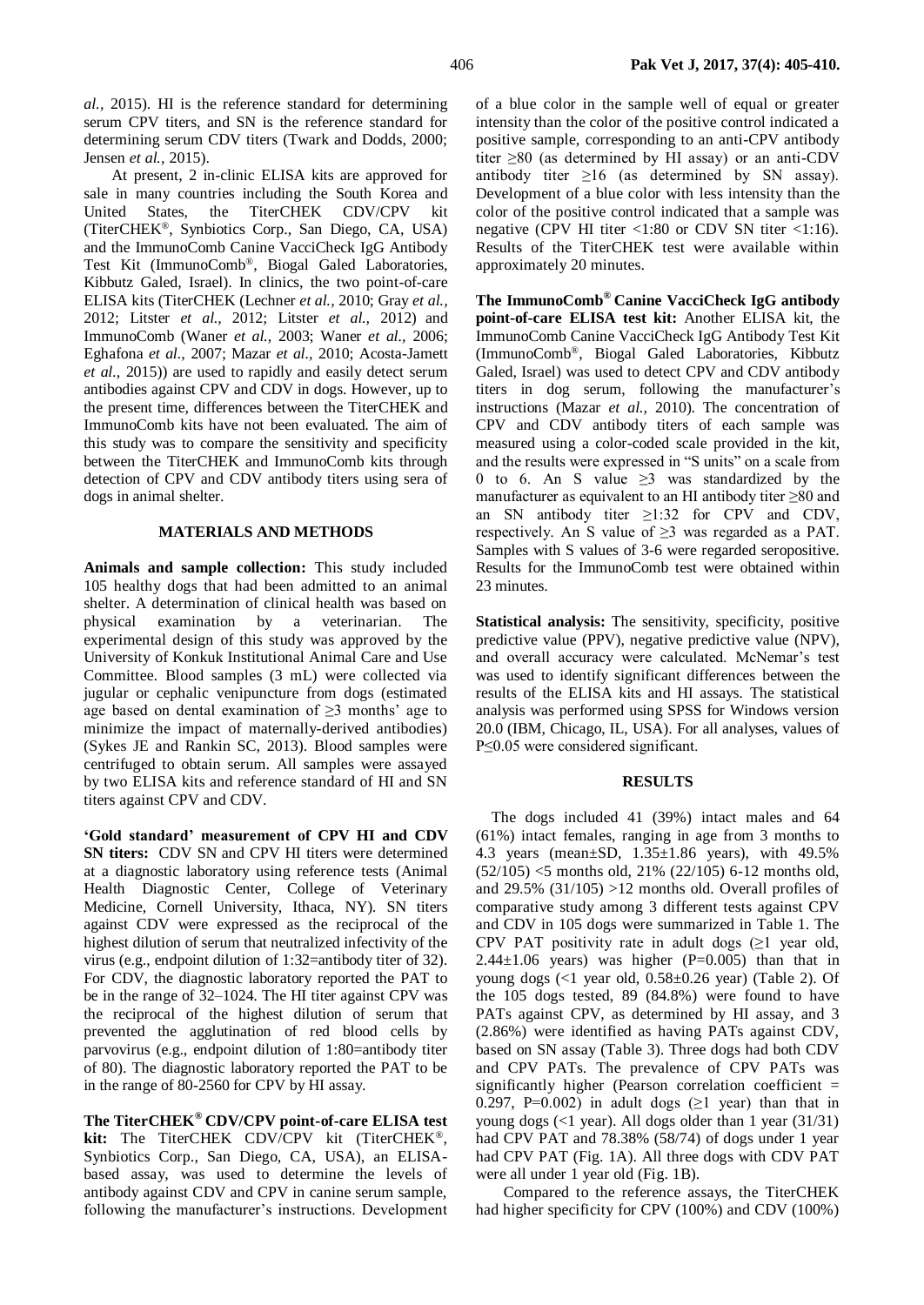than did the ImmunoComb (81.3% and 97.1%, respectively); the sensitivity for CPV was similar (TiterCHEK, 88.8%; ImmunoComb, 87.6%) and the sensitivity for CDV was same (both 100%); PPV for CPV (100%) and CDV (100%) with the TiterCHEK were higher than with the ImmunoComb (96.2% and 50%, respectively); overall accuracy for CPV (90.5%) and CDV (100%) with the TiterCHEK were slightly higher than with the ImmunoComb (86.7% and 97.1%, respectively) (Table 4). However, the sensitivity  $(P=0.99)$  for CPV), specificity (P=0.23 for CPV), PPV (P=0.24 for CPV), NPV (P=0.81 for CPV), and overall accuracy (P=0.51 for CPV) of TiterCHEK were not significantly different from those of the ImmunoComb in identifying dogs with antibodies against CPV. The statistical analyses for CDV were not performed because the number of CDV antibody positive serum was too small to draw any statistical analysis. Based on the above results, there is no significant difference between the TiterCHEK and ImmunoComb.

| Sample   |                          | CDV Ab result |             |        | CPV Ab result |            | Sample          | CDV Ab result  |        |                         | CPV Ab result           |                                          |                 |
|----------|--------------------------|---------------|-------------|--------|---------------|------------|-----------------|----------------|--------|-------------------------|-------------------------|------------------------------------------|-----------------|
| No.      | A                        | B             | $\mathsf C$ | A      | В             | D          | No.             | A              | B      | C                       | A                       | В                                        | C               |
| ı        | 0                        | 0             | $<$ 4       | 5      | T             | 640        | $\overline{54}$ | $\mathbf{I}$   | 0      | $\overline{\mathbf{4}}$ | 5                       |                                          | 160             |
| 2        | 0                        | 0             | $<$ 4       | 5      | ı             | 160        | 55              | 0              | 0      | $<$ 4                   | $\mathbf{I}$            | 0                                        | $\mathsf{I}0$   |
| 3        | 0                        | 0             | $<$ 4       | 4      |               | 640        | 56              | $\mathbf{I}$   | 0      | $<$ 4                   | 3                       | 0                                        | 20              |
| 4        | 0                        | 0             | <4          | 5      | ı             | 1280       | 57              | 0              | 0      | $\leq 4$                | 5                       |                                          | 640             |
| 5        | 0                        | 0             | $<$ 4       | 3      |               | 640        | 58              | $\overline{2}$ | 0      | $<$ 4                   | $\overline{\mathbf{4}}$ | $\overline{\phantom{a}}$                 | 320             |
| 6        | 0                        | 0             | $<$ 4       | 3      | ı             | 640        | 59              | $\overline{2}$ | 0      | $<$ 4                   | 5                       | 0                                        | 1280            |
| 7        | 0                        | 0             | <4          | 5      | T             | 2560       | 60              | 0              | 0      | $\leq 4$                | $\overline{2}$          | 0                                        | 40              |
| 8        | 0                        | 0             | $<$ 4       | 4      |               | 1280       | 61              | ı              | 0      | $<$ 4                   | 5                       |                                          | 640             |
| 9        | 0                        | 0             | $<$ 4       | 3      | ı             | 640        | 62              | 0              | 0      | $<$ 4                   | 5                       |                                          | 2560            |
| 10       | 0                        | 0             | <4          | 4      | ı             | 1280       | 63              | $\overline{2}$ | 0      | $<$ 4                   | 5                       |                                          | 2560            |
| П        | 0                        | 0             | $<$ 4       | 5      | ı             | 1280       | 64              | $\overline{2}$ | 0      | $<$ 4                   | 5                       |                                          | 2560            |
| 12       | 0                        | 0             | $\leq 4$    | 5      | ı             | 640        | 65              | $\overline{2}$ | 0      | $\leq 4$                | 5                       |                                          | 640             |
| 13       | 0                        | 0             | $<$ 4       | 0      | 0             | 20         | 66              | T              | 0      | $<$ 4                   | 5                       |                                          | 2560            |
| 4        | 0                        | 0             | $<$ 4       | 0      | 0             | 80         | 67              | $\overline{2}$ | 0      | $<$ 4                   | 5                       |                                          | 1280            |
| 15       | 0                        | 0             | <4          | T      | ı             | 320        | 68              | $\overline{2}$ | 0      | $\leq 4$                | 5                       |                                          | 1280            |
| 16       | 0                        | 0             | $<$ 4       | 0      | 0             | 20         | 69              | 0              | 0      | $<$ 4                   | 5                       |                                          | 1280            |
| 17       | 0                        | 0             | $<$ 4       | 3      | ı             | 640        | 70              | $\overline{2}$ | 0      | < 8                     | 5                       |                                          | 640             |
| 8        | 0                        | 0             | $<$ 4       | 4      |               | 1280       | 71              | $\overline{2}$ | 0      | $<$ 4                   | 5                       |                                          | 320             |
| 19       | 0                        | 0             | $<$ 4       | 4      |               | 1280       | 72              | 0              | 0      | <4                      | 5                       |                                          | 160             |
| 20       | 0                        | 0             | <4          | 5      | 1             | 5120       | 73              | 0              | 0      | 4                       | 4                       |                                          | 160             |
| 21       | 0                        | 0             | $<$ 4       | 0      | 0             | 20         | 74              | ı              | 0      | $\leq 4$                | 4                       |                                          | 160             |
| 22       | 0                        | 0             | $<$ 4       | 0      | 0             | 40         | 75              | 0              | 0      | 12                      | 5                       |                                          | 160             |
| 23<br>24 | 0<br>0                   | 0<br>0        | $<$ 4<br><4 | 0<br>0 | 0<br>0        | 80<br>40   | 76<br>77        | 0<br>0         | 0<br>0 | $\leq 4$<br>4           | 4<br>5                  |                                          | 80<br>80        |
| 25       | 0                        | 0             | $<$ 4       | 3      |               | 80         | 78              | 0              | 0      | $<$ 4                   | 5                       | 0                                        | 40              |
| 26       | 0                        | 0             | <4          | 3      | ı             | 160        | 79              | 0              | 0      | $\leq 4$                | $\overline{\mathbf{4}}$ | 0                                        | 40              |
| 27       | 0                        | 0             | <4          | 2      | 0             | 80         | 80              | $\overline{2}$ | 0      | $<$ 4                   | 5                       |                                          | 1280            |
| 28       | 0                        | 0             | $<$ 4       | 3      |               | 80         | 81              | 0              | 0      | $\leq 4$                | 6                       |                                          | 640             |
| 29       | 0                        | 0             | <4          | 2      |               | 80         | 82              | 0              | 0      | $<$ 4                   | 6                       |                                          | 1280            |
| 30       | 0                        | 0             | $<$ 4       | 2      |               | 160        | 83              | ı              | 0      | $<$ 4                   | 6                       |                                          | 320             |
| 31       | 0                        | 0             | <4          | 2      |               | 80         | 84              | 0              | 0      | $<$ 4                   | 0                       | 0                                        | 80              |
| 32       | $\mathbf{I}$             | 0             | <4          | 5      |               | 640        | 85              | 0              | 0      | $<$ 4                   | $\mathbf{I}$            | 0                                        | 80              |
| 33       | 0                        | 0             | $<$ 4       | 4      |               | 2560       | 86              | 0              | 0      | $<$ 4                   | 0                       | 0                                        | $\overline{10}$ |
| 34       | $\overline{\phantom{a}}$ | 0             | $\leq 4$    | 4      |               | 1280       | 87              | 0              | 0      | $<$ 4                   | 0                       | 0                                        | 40              |
| 35       | 3                        | 0             | $<$ 4       | 5      |               | 1280       | 88              | 0              | 0      | 8                       | 0                       | 0                                        | 40              |
| 36       | 0                        | 0             | $<$ 4       | 4      |               | 640        | 89              | 0              | 0      | $<$ 4                   | 0                       | 0                                        | 80              |
| 37       | $\overline{2}$           | 0             | <4          | 4      |               | 320        | 90              | 0              | 0      | 4                       | 3                       | 0                                        | 640             |
| 38       | 0                        | 0             | $<$ 4       | 4      |               | 1280       | 91              | 0              | 0      | $<$ 4                   | 0                       | 0                                        | 80              |
| 39       | 0                        | 0             | $<$ 4       | 4      | ı             | 1280       | 92              | 0              | 0      | 4                       | 0                       | 0                                        | 20              |
| 40       | 0                        | 0             | $<$ 4       | 4      |               | 640        | 93              | 0              | 0      | $\leq 4$                | 3                       | 0                                        | 80              |
| 41       | 0                        | 0             | $<$ 4       | 5      | ı             | 2560       | 94              | $\overline{2}$ | 0      | 16                      | 5                       | $\mathbf{I}$                             | 5120            |
| 42       | 0                        | 0             | <4          | 4      |               | 160        | 95              | $\overline{2}$ | 0      | < 8                     | 5                       |                                          | 2560            |
| 43       | 0                        | 0             | $<$ 4       | 4      | ı             | 2560       | 96              | 3              | T      | 48                      | 5                       |                                          | 2560            |
| 44       | 0                        | 0             | $<$ 4       | 3      |               | 160        | 97              | $\overline{2}$ | 0      | 8                       | 5                       | $\overline{\phantom{a}}$                 | 5120            |
| 45       | 0                        | 0             | $<$ 4       | 5      |               | 1280       | 98              | 3              | 0      | < 8                     | 5                       |                                          | 1280            |
| 46       | 0                        | 0             | $<$ 4       | 4      | ı             | 320        | 99              | 3              | 0      | 12                      | 5                       | $\mathsf{l}$                             | 2560            |
| 47       | 0                        | 0             | $<$ 4       | 4      |               | 320        | 100             | 5              | T      | 768                     | 5                       |                                          | 640             |
| 48       | $\mathbf{I}$             | 0             | $<$ 4       | 4      | 1             | 1280       | 101             | 0              | 0      | $<$ 4                   | 5                       |                                          | 2560            |
| 49       | 0                        | 0             | $<$ 4       | 5      |               | 1280       | 102             | 0              | 0      | $<$ 4                   | 5                       |                                          | 5120            |
| 50       | 0                        | 0             | $<$ 4       | 5      | ш             | 320        | 103             | 0              | 0      | $<$ 4                   | 5                       |                                          | 5120            |
| 51<br>52 | 0<br>0                   | 0<br>0        | $<$ 4<br><4 | 5      | ı<br>0        | 1280<br>20 | 104<br>105      | 5<br>0         | T<br>0 | 1024<br>$<$ 4           | 4<br>4                  | $\overline{\phantom{a}}$<br>$\mathbf{I}$ | 2560<br>1280    |
| 53       | 0                        | 0             | <4          |        | 0             | $20\,$     |                 |                |        |                         |                         |                                          |                 |
|          |                          |               |             |        |               |            |                 |                |        |                         |                         |                                          |                 |

Table 1: Overall profiles of comparative study among 3 different tests against canine distemper virus (CDV) and canine parvovirus (CPV) in 105 dogs

A: ImmunoComb®, Biogal Lab, negative: <3, positive: 3-6; Results are expressed in "S units" on a scale based on a color change from S0-S6 and are interpreted next to a control always considered a S3. An equal or darker color tone (S3-S6) than the reference spot is considered a positive result (HI titer ≥1:80 for CPV, SN titer ≥1:32 for CDV). A faint color tone (S0-S2) is considered a negative result (HI titer <1:80 for CPV, SN titer <1:32 for CDV). B: TiterCHEK®, Zoetis Inc., negative: 0 (SN titer <1:16 for CDV, HI titer <1:80 for CPV), positive: 1 (SN titer ≥1:32 for CDV, and HI titer ≥1:80 for CPV). C: Animal Health Diagnostic Center, College of Veterinary Medicine, Cornell University, SN titer for CDV, neg ative: <32, positive: 32-1024. D: Animal Health Diagnostic Center, College of Veterinary Medicine, Cornell University, HI titer for CPV, negative: <80, positive: 80-2560.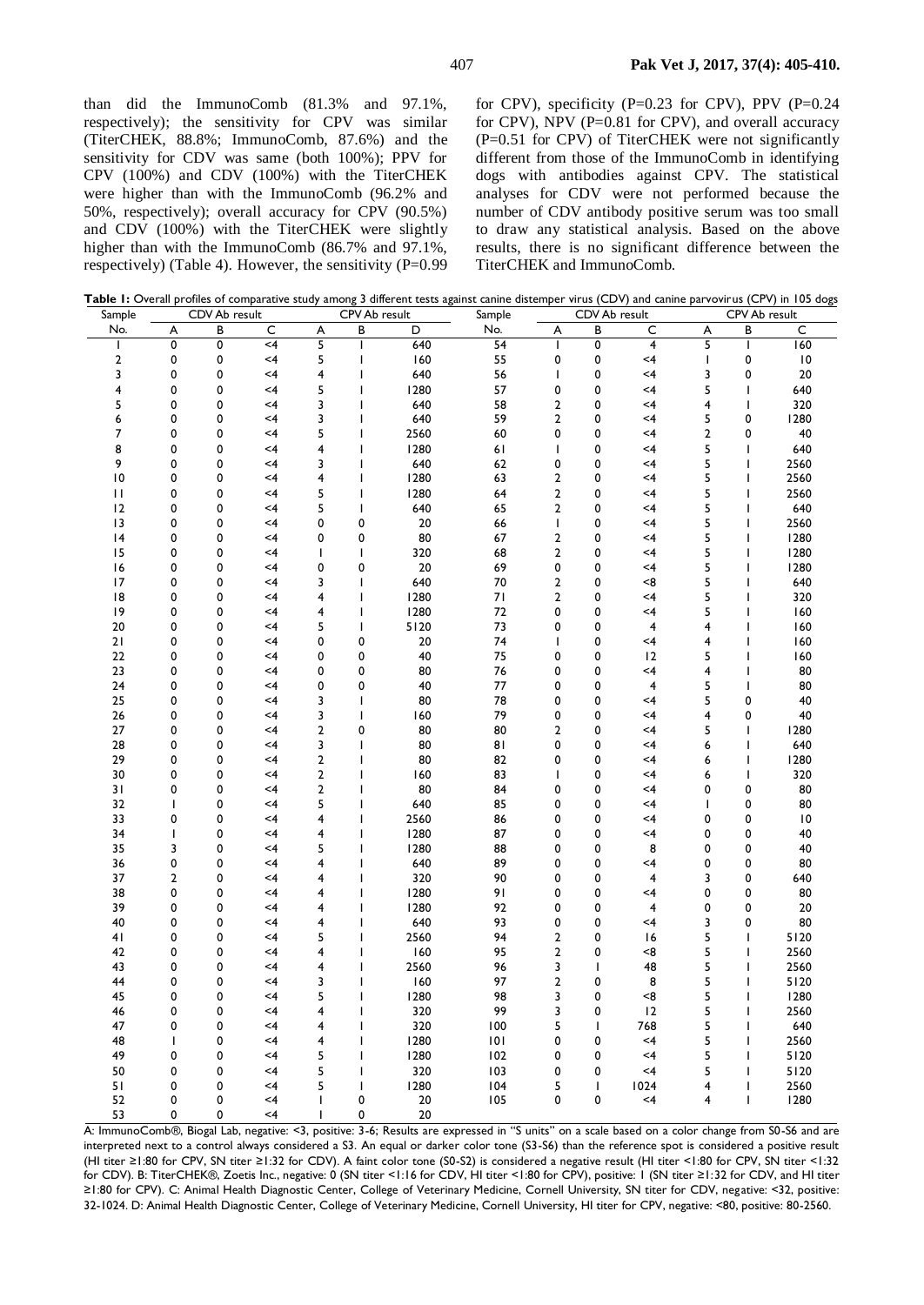

**Fig. 1:** Box plot showing the relationship between the age of dogs and serum antibody titers against CPV (A) and CDV (B) determined by hemagglutination inhibition (HI) and serum neutralization (SN). The number in parentheses is the number of dogs testing positive for antibody. Outliers are indicated by circles. HI titer for CPV, negative: <80, positive: 80–5120. SN titer for CDV, negative: <32, positive: 32-1024.

**Table 2:** Association between various factors and the presence of protective antibody titers (PATs) against canine distemper virus (CDV) and canine parvovirus (CPV) determined by serum neutralization and hemagglutination inhibition assay in 105 dogs

| Variables                |            | No. (%) of dogs tested | No. (%) of dogs with<br>PAT to CPV (n=89) |          | No. (%) of dogs with<br>PAT to CDV $(n=3)^{\dagger}$ |
|--------------------------|------------|------------------------|-------------------------------------------|----------|------------------------------------------------------|
|                          | Young      | 74 (70.48)             | 58 (78.38)                                | $0.005*$ | 3(4.05)                                              |
| Age<br>Adult             | 31 (29.52) | 31 (100)               |                                           |          |                                                      |
| Male<br>Gender<br>Female |            | 47 (44.76)             | 43 (91.49)                                |          | 2(4.26)                                              |
|                          | 58 (55.24) | 46 (79.31)             | 0.084                                     | 1(1.72)  |                                                      |
| <b>Breeds</b>            | <b>KND</b> | 83 (79.05)             | 71 (85.54)                                |          |                                                      |
|                          | Beagle     | 22 (20.95)             | 18(81.81)                                 | 0.667    | 3(13.63)                                             |

Young, <1 year; Adult, ≥1 years; PAT, protective antibody titer; KND, Korean native bobtailed dog; No., number. †This number is too low for any meaningful statistical analyses to be done. Thus, the statistical analysis was not performed. \* Values of P≤0.05 were considered significant.

**Table 3:** Comparison of results of the hemagglutination inhibition assay as a reference test for canine parvovirus antibody and the serum neutralizing assay as a reference test for canine distemper virus with results of the TiterCHEK and ImmunoComb test kits using sera from 105 dogs

|                   |          |          | HI for CPV antibody $(n=105)$ |                 | SN for CDV antibody $(n=105)$ |                 |
|-------------------|----------|----------|-------------------------------|-----------------|-------------------------------|-----------------|
| Test performed    |          | Positive | Negative                      |                 | Positive                      | <b>Negative</b> |
| <b>TiterCHEK</b>  | Positive |          |                               | Positive        |                               |                 |
|                   | Negative |          |                               | Negative        |                               | 102             |
| <b>ImmunoComb</b> | Positive |          |                               | Positive        |                               |                 |
|                   | Negative |          |                               | <b>Negative</b> |                               | 99              |

TiterCHEK: TiterCHEK® CDV/CPV kit, Synbiotics Corp, San Diego, CA, USA; ImmunoComb: ImmunoComb® Canine VacciCheck IgG Antibody Test Kit, Biogal Galed Laboratories, Kibbutz Galed, Israel; HI, hemagglutination inhibition of CPV, negative: < 80, positive: 80–2560; SN, serum neutralizing titer against CDV, negative: <32, positive: 32–1024.

Table 4: Calculated sensitivity, specificity, positive predictive value, negative predictive value, and overall accuracy of two enzyme-linked immunosorbent assay in detecting antibody against canine parvovirus (CPV) and canine distemper virus (CDV), using hemagglutination inhibition (HI) and serum neutralization (SN) as reference standards

| Values                  |                   | HI for CPV antibody | SN for CDV antibody |                   |  |  |
|-------------------------|-------------------|---------------------|---------------------|-------------------|--|--|
|                         | <b>TiterCHEK</b>  | <b>ImmunoComb</b>   | <b>TiterCHEK</b>    | <b>ImmunoComb</b> |  |  |
| Sensitivity (%, 95% CI) | 88.8 (80.3-94.5)  | 87.6 (78.8-93.7)    | $100(29.2-100)$     | $100(29.2-100)$   |  |  |
| Specificity (%, 95% CI) | $100(79.4-100)$   | 81.3 (54.3-96.0)    | $100(96.5-100)$     | 97.1 (91.7-99.4)  |  |  |
| PPV (%, 95% CI)         | $100(95.4-100)$   | 96.2 (89.5-99.2)    | $100(29.2-100)$     | 50.0 (11.8-88.2)  |  |  |
| NPV (%, 95% CI)         | $61.5(40.6-79.8)$ | 54.2 (32.9-74.5)    | $100(96.5-100)$     | $100(96.3-100)$   |  |  |
| Overall accuracy (%)    | 90.5              | 86.7                | 100                 | 97.I              |  |  |

TiterCHEK: TiterCHEK® CDV/CPV kit, Synbiotics Corp, San Diego, CA, USA; ImmunoComb: ImmunoComb® Canine VacciCheck IgG Antibody Test Kit, Biogal Galed Laboratories, Kibbutz Galed, Israel. Sensitivity, true positive results/(true positive results + false negative results); specificity, true negative results/(true negative results + false positive results); PPV, positive predictive values, true positive results/(true positive results + false positive results); NPV, negative predictive values, true negative results/(true negative results + false negative results); overall accuracy, (true positive results + true negative results)/all results; Ab, antibody; HI, hemagglutination inhibition; SN, serum neutralization; 95% CI, 95% confidence interval. \*Values of P≤0.05 were considered significant.

### **DISCUSSION**

CPV PAT by reference standard were significantly higher (Fisher's Exact Test, P<0.0001) than CDV PAT. These results showed similar results in previous studies (Lechner *et al.,* 2010; Gray, 2012; Litster *et al.,* 2012). A primary reason for this difference in antibodies against the two viruses may be the durability of CPV, which can

survive for prolonged periods (over 1 year) in the environment, providing more opportunities for natural exposure to dog hosts (McCaw and Hoskins, 2006; Sykes and Rankin, 2013). In contrast, CDV shows poor survival in the environment (surviving less than 1 day at room temperature) and is readily inactivated by heat, drying, and exposure to disinfectants; thus, there may be less opportunity for dogs to acquire immunity by exposure to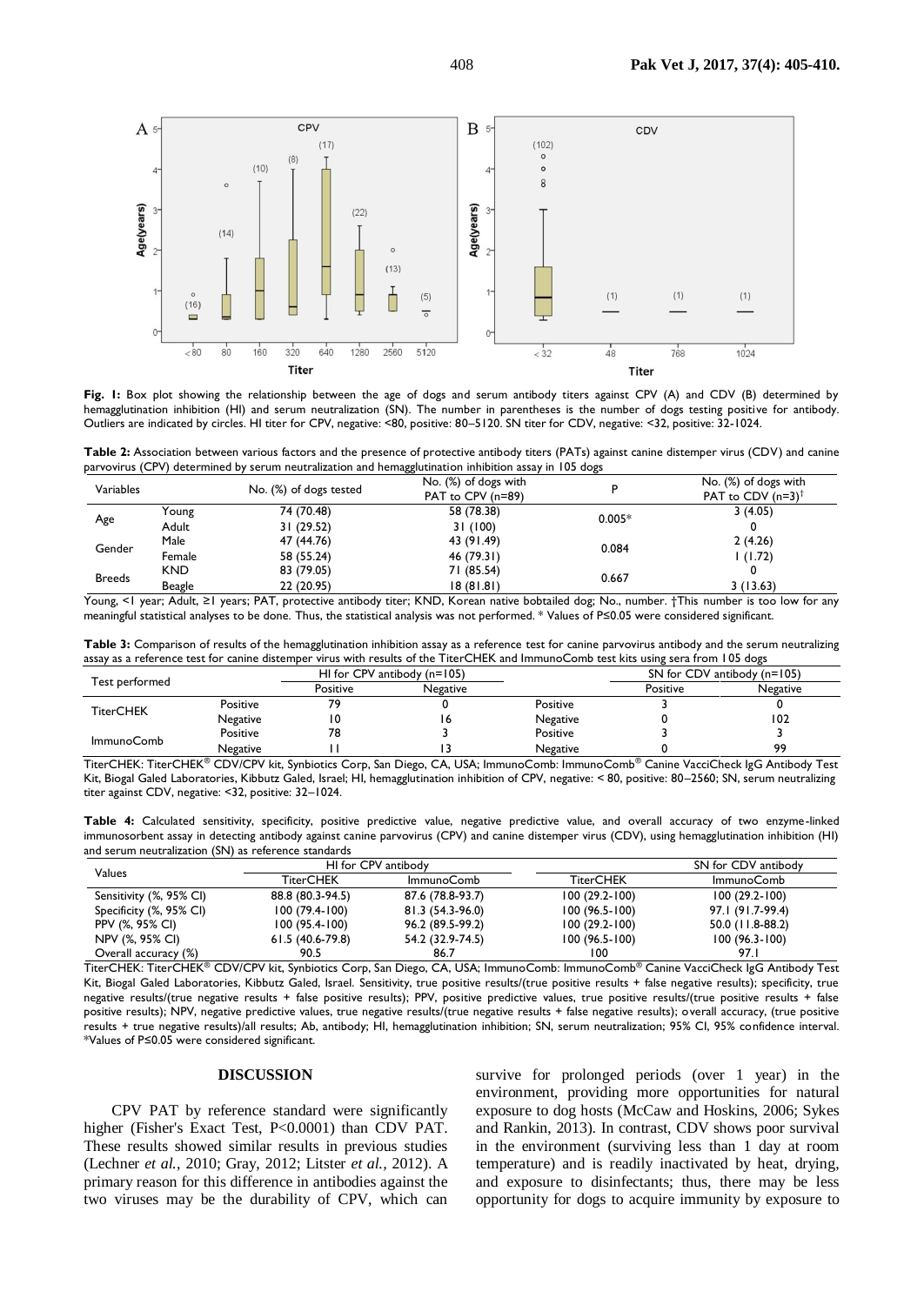contaminated environments (Greene and Appel, 2006; Sykes and Rankin, 2013). The detection rate of CDV PAT was very low. Considering about these result, an inadequate antibody response to CPV and CDV in a dog could mean any of the following (Sykes and Rankin, 2013): 1) exposure to the pathogen of interest did not occur, 2) serum was sampled too early in course of infection/illness, 3) severe immunosuppression in that dog, 4) poor analytical sensitivity of the assay, 5) or lack of vaccination.

The CPV PAT in adult dogs  $(≥1$  year old) was significantly higher ( $P=0.005$ ) than that in young dogs (<1 year old). In previous study, the percent of dogs showing PATs against CPV and CDV was higher in adult dogs than in young dogs (Lechner *et al.,* 2010; Taguchi *et al.,* 2011; Acosta-Jamett *et al.,* 2015). Older dogs may have had more time for exposure to vaccines or natural infection. In this study, most dogs without CPV PAT were 5 months of age. Puppies are a loss of PAT due to decrease of maternal antibody concentration and susceptible to virus infection (Sykes and Rankin, 2013). The WSAVA Vaccination Guidelines Group recommends vaccination of core vaccine to puppies over 16 weeks of age (Day *et al.,* 2016).

The sex of dogs (male or female) and breed (Beagle or Korean native bobtail dog) were not associated with the presence of CPV PATs. However, CDV PATs were more frequently detected  $(P=0.001)$  in beagles than in Korean native bobtail dogs. However, it seems hard to give meaning because the differences between the results of the two breeds was minor (Table 2).

The TiterCHEK showed higher sensitivity, specificity, PPV, NPV and overall accuracy in the detection of PAT against CPV than did the ImmunoComb (Table 4). In addition, TiterCHEK showed a higher specificity and PPV in identifying dogs with CDV PAT than did ImmunoComb, resulting in fewer false positive results with TiterCHEK (Table 4). The sensitivities and NPVs for detecting CDV antibodies by TiterCHEK and ImmunoComb kits, however, were same. Compare to previous assessments of TiterCHEK (Gray *et al.,* 2012; Litster *et al.,* 2012), sensitivity of this study has shown lower for CPV (88.8% vs 92.3-98%) and higher (100% vs 75.7-88%) for CDV than those of previous study; specificity have shown both lower for CPV (100% vs 93.5-98%) and CDV (100% vs 91.8-95%). Compare to previous assessments of ImmunoComb by the manufacturer provided study (Mazar *et al.,* 2010), sensitivity (97% vs 87.6%) and specificity (100% vs 81.3%) for CPV have shown both higher than those of our study; sensitivity (95% vs 100%) for CDV have shown mild lower and specificity (100% vs 97.1%) for CDV have shown mild higher. The point-of-care ELISA results for CPV and CDV PATs were a slight difference each other. However, the CDV analyses were meaningless given the small positive numbers. In the CPV analyses, with a relative sensitivity of less than 90% and an overall accuracy of just 90.5%, it is quite risky for clinicians to decide whether to vaccinate or not based on these tests. The sample size of this study is rather small. In the previous comparative study (Gray *et al*., 2012), the samples were evaluated using 431 sera. Therefore, samples of large sizes would be helpful for more accurate evaluation of both ELISA kits. In general, point-of-care ELISA kit have inherent limitations such as false positive or false negative results in serological assays (Litster *et al.,* 2012). A false positive result may occur because of substantial amount of antibodies in the specimen binding nonspecifically to the antigen spot in the kit. False negative results may occur due to low ELISA sensitivity, especially when PAT does not induce sufficient protection from challenge and vaccination. Except for some presented samples, HI antibody concentrations of most samples with the false negative result had low margin value among positive determination range.

Each point-of-care ELISA kits have characteristics, including the multistep procedures, testing time, sample volume required for test, and cost of kit (Waner *et al.,* 2003; Eghafona *et al.,* 2007; Gray *et al.,* 2012; Litster *et al.,* 2012). At the time this study was accompanied, the ImmunoComb kit cost approximately \$5.3/sample, except labor costs. And, the ImmunoComb kit requires a sample volume of 5-10 μL and 25 minutes to complete the procedures. However, interpretation of test result is slightly difficult: evaluated by comparing color results that developed in reference spot and in sample tested spot (Waner *et al.,* 2003). In contrast, the TiterCHEK kit requires only 1 μL of serum or plasma samples and within approximately 20 minutes, and it is relatively easy to distinguish between the color intensities of positive or negative control wells. However, the TiterCHEK kit cost approximately \$15.3/sample is more expensive and is more difficult to perform the procedures, which required more complicated washing steps than the ImmunoComb assay, and required a skilled technician. Thus, veterinary diagnostic laboratories, animal shelters, or referral veterinary hospitals dealing with a large volume of serum samples seem to prefer using TiterCHEK, because less time and smaller sample volume are needed than required by ImmunoComb. However, if an institution routinely tests 12 sera, ImmunoComb seems to be preferred. Use of point-of-care ELISA kits may be measured with less cost, small sample volume, and brief time (within 1 hour) than inspection with the diagnostic laboratory (Gray *et al.,* 2012). It may be help determine whether PAT formation and antibody titer for revaccination against CPV and CDV in dogs (Eghafona *et al.,* 2007; Gray *et al.,* 2012; Litster *et al.,* 2012; Litster *et al.,* 2012).

**Conclusions:** By comparing measurements in serum antibody titers, the TiterCHEK and ImmunoComb were not significantly different with SN titer and HI titer analysis screening antibodies against CDV and CPV. Therefore, both ELISA kits could be useful test to detect anti-CDV and anti-CPV antibodies under field conditions and shelters, where infectious diseases outbreak. Although each examination has differences due to several factors including sample volume for test, test cost, test time, and test procedure of ELISA kits, this result could be helpful to choose the diagnostic assay in detecting antibody titer against CDV and CPV in veterinary field.

**Authors contribution:** SGK and HMP designed and supervised the study. MHK helped collect blood samples. SGK and MHK executed the experiment and analyzed the test results. The manuscript was prepared by KSG and